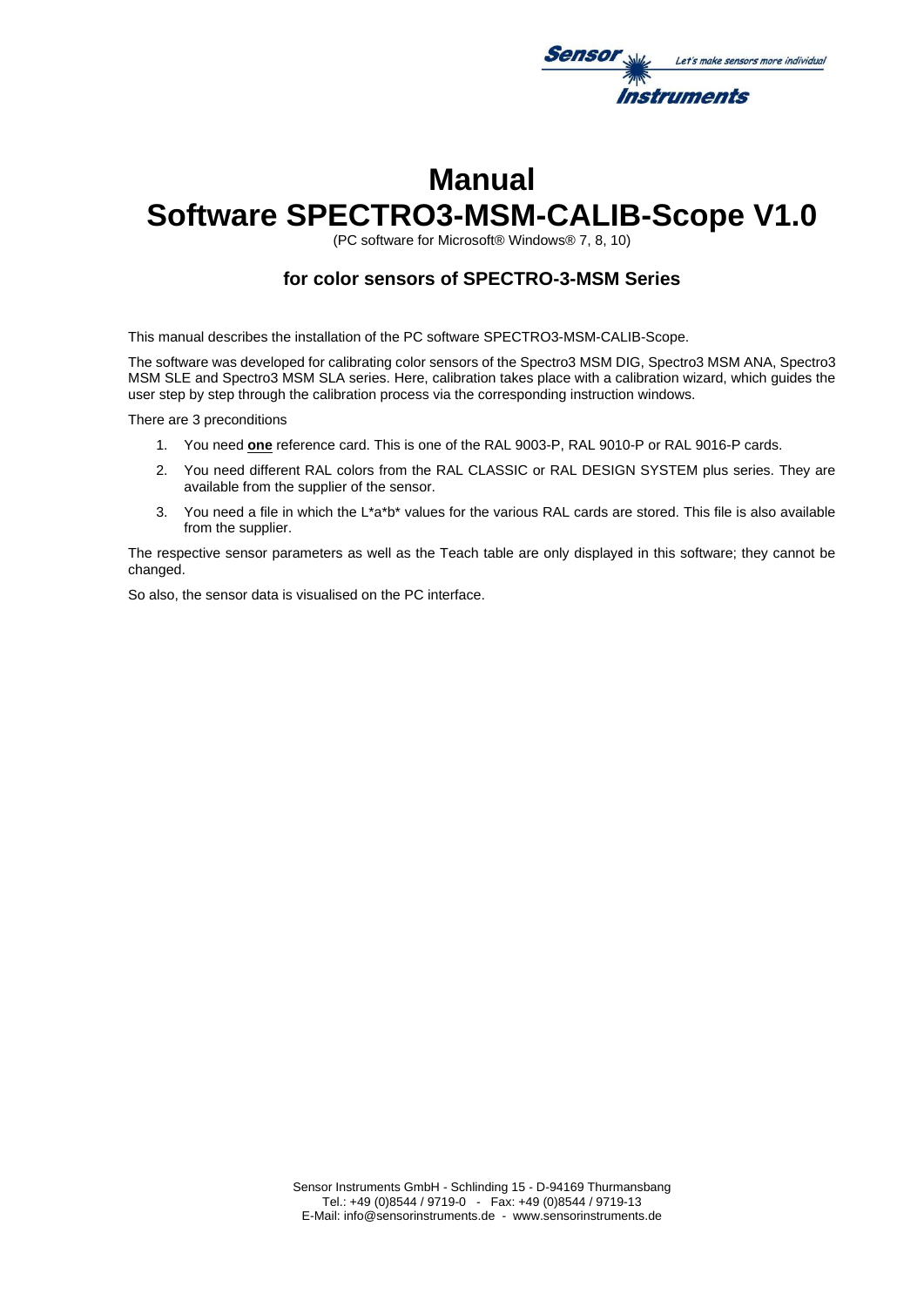

## **0 Contents**

| Page                                                                                             |  |
|--------------------------------------------------------------------------------------------------|--|
|                                                                                                  |  |
| 2.                                                                                               |  |
| 2.1                                                                                              |  |
| Tab PARA1, PARA2, button SEND, GET, GO, STOP (parameterization, data exchange)7<br>$2.2^{\circ}$ |  |
| 2.3                                                                                              |  |
| 2.4                                                                                              |  |
| 2.5                                                                                              |  |

| <b>Shortcuts:</b> |                 |
|-------------------|-----------------|
| SEND              | F9              |
| GET               | F <sub>10</sub> |
| GO                | F <sub>11</sub> |
| <b>STOP</b>       | F12             |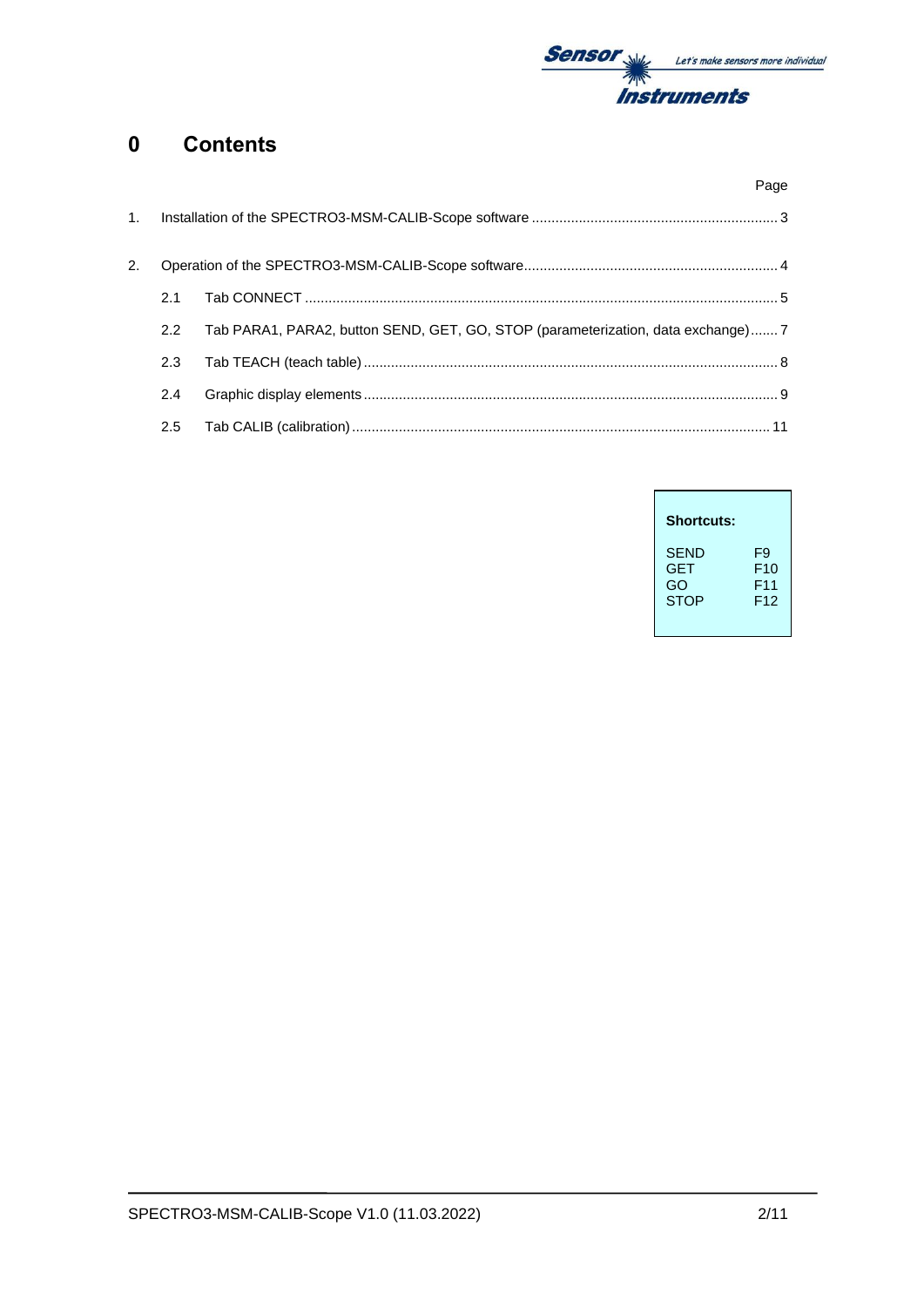

## **1. Installation of the SPECTRO3-MSM-CALIB-Scope software**

The following requirements must be fulfilled for successful installation of the software:

- Microsoft® Windows® 7, 8, 10
- IBM PC AT or compatible
- VGA graphics
- Microsoft-compatible mouse
- Serial RS232 interface at the PC or USB slot or RJ45 connector
- Cable *cab-las4/PC* for the RS232 interface or *cab-4/USB* USB converter or *cab-4/ETH* Ethernet converter

Please install the software as described below:

1. You can download the software via a provided download link or, if applicable, install it via the provided software DVD. To install the software, start the 'SETUP' program in the 'SOFTWARE' folder. 2. The installation program displays a dialog and suggests to install the software in the C:\"FILENAME" directory on the hard disk. You may accept this suggestion with OK or [ENTER], or you may change the path as desired. Installation is then performed automatically. 3. During the installation process a new program group for the software is created in the Windows Program Manager. In the program group an icon for starting the software is created automatically. When installation is successfully completed the installation program displays "Setup OK". 4. After successful installation the software can be started with a left mouse button double-click on the icon.

Windows<sup>™</sup> is a registered trademark of Microsoft Corp. VGA<sup>™</sup> is a trademark of International Business Machines Corp.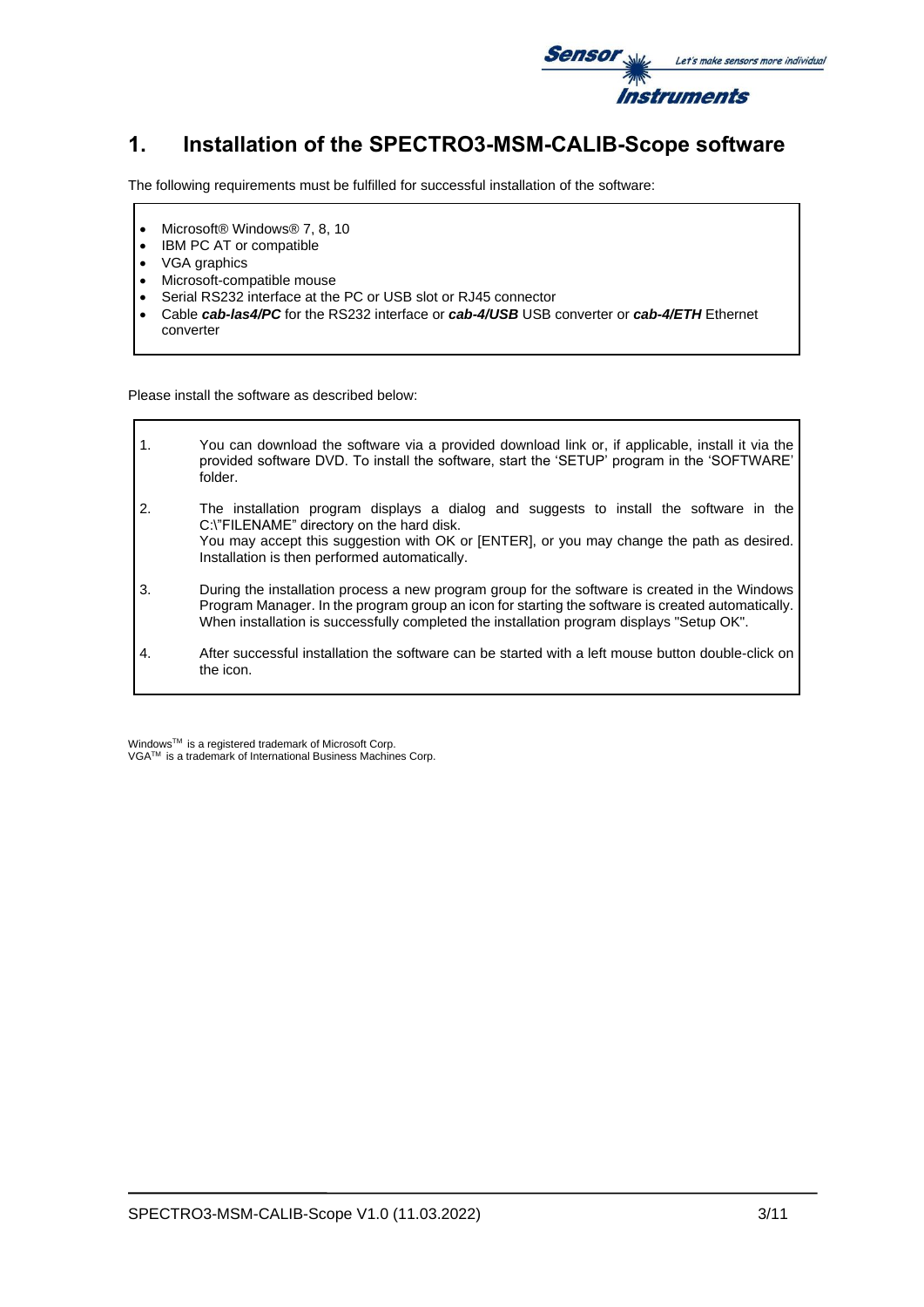

## **2. Operation of the SPECTRO3-MSM-CALIB-Scope software**

### **Please read this chapter first before you start to adjust and parameterise the SPECTRO-3-MSM-DIG color sensor.**

When the SPECTRO3-MSM-CALIB-Scope software is started, the following window appears on the Windows interface:

| SPECTRO3 MSM CALIB Scope V1.0                                                                                                                                                                                     |                                                                                                                                                                                                                           | ×<br>п                             |
|-------------------------------------------------------------------------------------------------------------------------------------------------------------------------------------------------------------------|---------------------------------------------------------------------------------------------------------------------------------------------------------------------------------------------------------------------------|------------------------------------|
|                                                                                                                                                                                                                   | SPECTRO3 MSM CALIB Scope V1.0                                                                                                                                                                                             |                                    |
| PARA1<br><b>TEACH</b><br>PARA2<br>CALIB<br><b>CONNECT</b><br>$\overline{\phantom{a}}$<br>$L^*$ a* $b^*$<br><b>CALIB</b><br><b>UCAL</b><br><b>C SPACE</b><br>$\mathbf{v}$                                          | SAT $\bullet x$<br>DP SET<br>XYZ C SPACE C SPACE 3D<br>$\mathbf{0}$<br>$81.0 -$<br>4096<br>第一本<br>$a^*/b^*$<br>$a^*$                                                                                                      | $-0$<br>Z<br>$\overline{0}$<br>XYZ |
| $\overline{\mathbf{v}}$<br>POWER MODE<br><b>SINGLE</b><br>889<br>POWER (pm)<br>procedure or procedure or professor<br>200 400 600<br>800 1000<br>$\Omega$                                                         | $60.0 -$<br>3584<br>0.00<br>$40.0 -$<br>3072<br>$h^*$<br>$20.0 -$<br>2560<br>0.00<br>$0.0 -$<br>$2048 -$                                                                                                                  |                                    |
| $\boxed{\tau}$ INTEGRAL 1 1 2 1<br>AMP3<br><b>GAIN</b><br>LED MODE<br>$\left  \cdot \right $<br><b>AVERAGE</b><br>512<br>AC<br>▼                                                                                  | $\mathbb{R}^*$<br>$-20.0-$<br>1536<br>0.00<br>$-40.0 -$<br>delta a*<br>$1024 -$<br>0.00<br>$-60.0 -$<br>$512 -$                                                                                                           |                                    |
| DOUBLE PARAMETER (DP)<br><b>CORRECTION VALUES</b><br>POW<br><b>GAIN</b><br>INT <sub>1</sub><br>$\mathsf{x}$<br>Y<br>z<br>831<br>3<br>1<br>1<br>5.60<br>5.56<br>5.70<br>$\overline{2}$<br>6<br>461<br>$\mathbf{1}$ | delta b*<br>$-81.0 -$<br>$0 -$<br>- 11<br>50.0 81.0<br>$-81.0 - 50.0$<br>0.0<br>$\Omega$<br>0.00<br>$81.0 -$<br>81.0 <sup>2</sup><br>delta L*<br>$a^*/L^*$<br>0.00<br>60.0<br>60.0 <sub>1</sub>                           | 100<br>$b^*/L^*$                   |
| <b>DIGITAL OUTMODE</b><br><b>DIRECT HI</b><br>▼<br>▼<br><b>ANALOG OUTMODE</b><br>OFF                                                                                                                              | delta E<br>$40.0 -$<br>40.0 <sup>°</sup><br>$-1.00$<br>$20.0 -$<br>20.0 <sup>1</sup><br><b>TEMP</b><br><del>---------------</del><br>$0.0 - + +$<br>$0.0 - + +$                                                           | <del>----------------</del>        |
|                                                                                                                                                                                                                   | $\Omega$<br>$-20.0 -$<br>$-20.0 -$<br>C-No:<br>$-40.0 -$<br>$-40.0$<br>$\Omega$<br>$-60.0 -$<br>$-60.0$<br>$-81.0 -$<br>$-81.0 -$<br>- 1<br>$\blacksquare$<br>50.0 81.0<br>0.0<br>$-81.0 - 50.0$<br>0.0<br>$-81.0 - 50.0$ | $\blacksquare$<br>50.0 81.0        |
| ╔<br><b>RAM</b><br><b>SEND</b><br>GO<br>EE<br><b>GET</b><br><b>STOP</b><br>$F$ FILE                                                                                                                               | SPECTRO3 MSM DIG V1.5 01/Feb/2021<br><b>COMMUNICATION PORT</b><br>$\overline{3}$                                                                                                                                          |                                    |

The window size and position will be the same as when the software was last closed. A double-click with the right mouse button e.g. under the minimise symbol places the window centrally in its original size.

If a connection is not established automatically, e.g. if no sensor is connected, the software can be run in OFFLINE mode. In offline mode it only is possible to exchange parameters with a file on a storage medium, which often is helpful for the purpose of analysing parameter files.

If a sensor is connected and a connection still cannot be established, either the SCOPE version (program at the PC) and the firmware version (program in the sensor) do not match, or the interface to the sensor must be correctly configured.

If different Scope and firmware versions should be the problem, please get the Scope version that matches the firmware from your supplier.

The interface configuration is described in the CONNECT tab chapter.

**Pressing the right mouse button on an individual element will call up a short help text.**

**Due to a better overview, parameters that are not required, displays, graphs, etc., are greyed out or invisible depending on the parameterization.**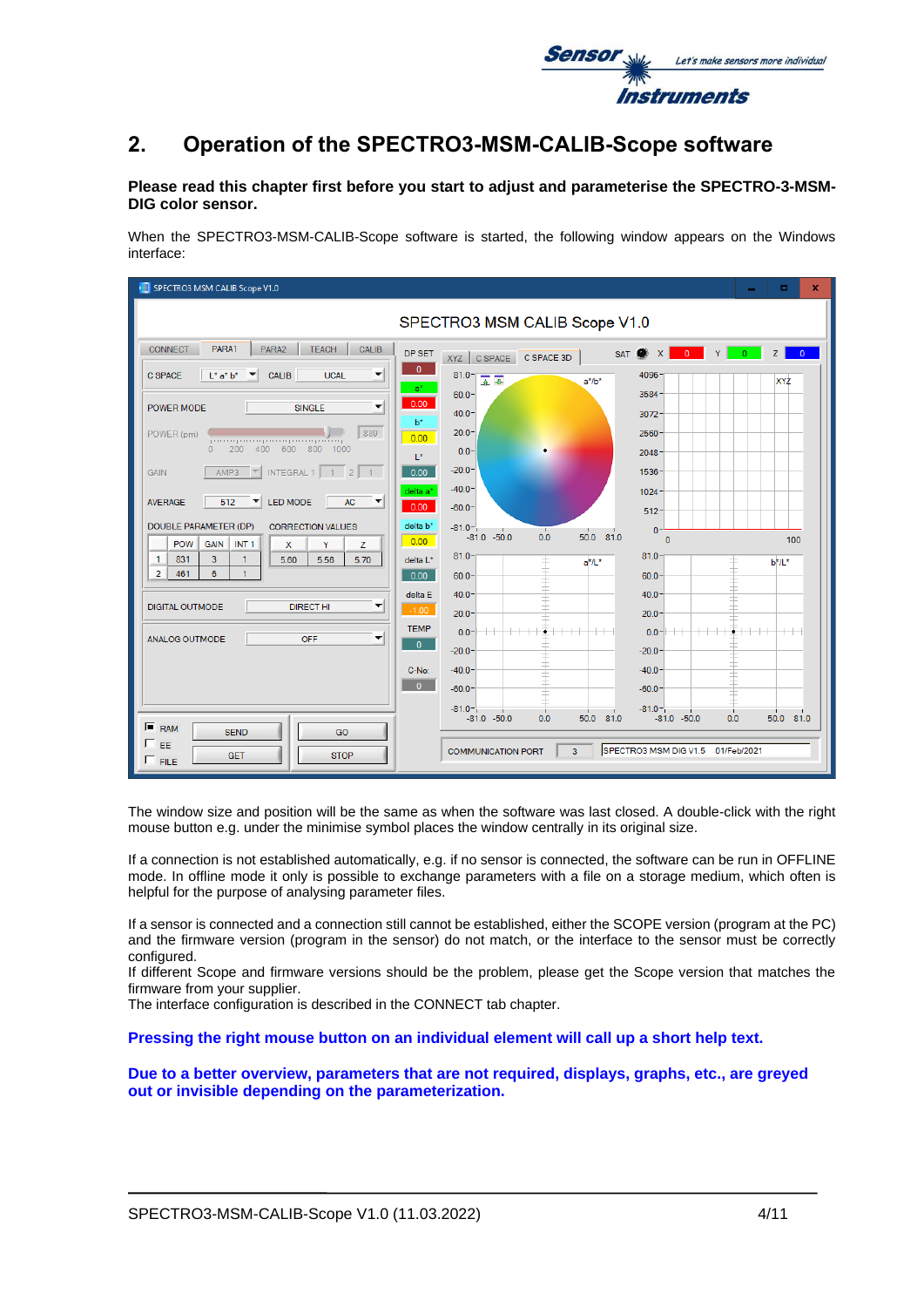

## **2.1 Tab CONNECT**

| <b>CONNECT</b>                                                                                    |
|---------------------------------------------------------------------------------------------------|
| COMMUNICATION PROTOCOL<br><b>RS232</b>                                                            |
| SELECT COM PORT [1256]   이 [<br>1                                                                 |
| 115200<br><b>SELECT BAUDRATE</b>                                                                  |
| TRY TO CONNECT<br><b>DISCONNECT</b>                                                               |
| Try to connect!<br>À,<br>Firmware Version<br>Sensor: Type<br>Serial number: xxxxx                 |
| ×<br>CHANGE<br><b>ACCEPT</b><br><b>GEN. HW</b><br><b>BAUDRATE</b><br><b>SETTINGS</b><br>INFO FILE |
| <b>PANEL ID</b>                                                                                   |
| <b>ENGLISH</b><br>LANGUAGE                                                                        |
|                                                                                                   |
| COMMUNICATION PROTOCOL<br>TCP/IP<br>IP ADRESS (xxxxxxxxxxxxx) OR HOST NAME<br>192.168.2.153       |

#### **CONNECT:**

Pressing the **CONNECT** tab opens a window for selecting and configuring the interface.

The **COMMUNICATION PROTOCOL** function field is used for selecting either an **RS232** or a **TCP/IP** protocol.

If **RS232** is selected, a port from 1 to 256 can be selected with **SELECT COM PORT**, depending on which port the sensor is connected to. The sensor operates with a set baudrate that can be modified with **CHANGE BAUDRATE** (see below). The sensor and the user interface both must operate with the same baudrate. At the user interface the baudrate is set with **SELECT BAUDRATE**. If after starting the software should not automatically establish a connection, the correct baudrate can be found with **SELECT BAUDRATE**.

If an converter is used, the **COM PORT** number can be determined by way of the hardware manager in the system control panel.

A click on the magnifier symbol opens a list with all the possible COM ports in the display.

An RS232 to Ethernet converter **(cab-4/ETH)** is needed if the sensor should communicate through a local network. With this converter a connection to the sensor can be established using the **TCP/IP** protocol.

Parameterisation of the **cab-4/ETH** converter (assigning of IP address, baudrate setting, ...) can be done with the **SensorFinder software** that is available free of charge on the internet.

In order to establish a connection to the converter, its IP address or HOST name must be entered in the field **IP ADDRESS (xxx.xxx.xxx.xxx) OR HOST NAME**. The DROP DOWN menu (down arrow) shows the last 10 IP addresses that were used. An address from this list can be directly selected by clicking on the respective item. The DROP DOWN list is saved and is thus always available when the software is closed.

The **PORT NUMBER** for the **cab-4/ETH** is 5000. This port number must not be changed.

When you press the **TRY TO CONNECT** button, the software tries to establish a connection with the set parameters. The communication status is shown in the display field. If the sensor answers with its FIRMWARE ID, the set connection type can be accepted by pressing **ACCEPT SETTINGS**. You will then be returned to the **PARA** tab. If you get a **TIMEOUT** message, the software could not establish a connection to the sensor. In this case please check if the interface cable is correctly connected, if the sensor is supplied with power, and if the set parameters are correct. If a connection has been accepted by pressing **ACCEPT SETTINGS**, the software starts automatically with these settings when called the next time.

**DISCONNECT** disconnects the connection between sensor and PC. The software then switches to OFFLINE mode, where it is only possible to exchange parameters with a file on a storage medium.

Under **PANEL ID** a name can be entered that will be displayed at different points in the program window, and that will be recorded in different files (e.g. Record File) as well. With the input field **LANGUAGE** a language can be set with which the individual controls are displayed on the surface. This also applies to the help function that is actuated with the right mouse button.

**ATTENTION !**

**Please note: The stable function of the interface is a basic prerequisite for measured value transfer from the PC to the sensor.**

> **Due to the limited data transfer rate through the serial RS232 interface only slow changes of the raw signals at the sensor front end can be observed in the graphic output window of the PC.**

> **For maintaining maximum switching frequency at the sensor data communication with the PC must be stopped (press the STOP button).**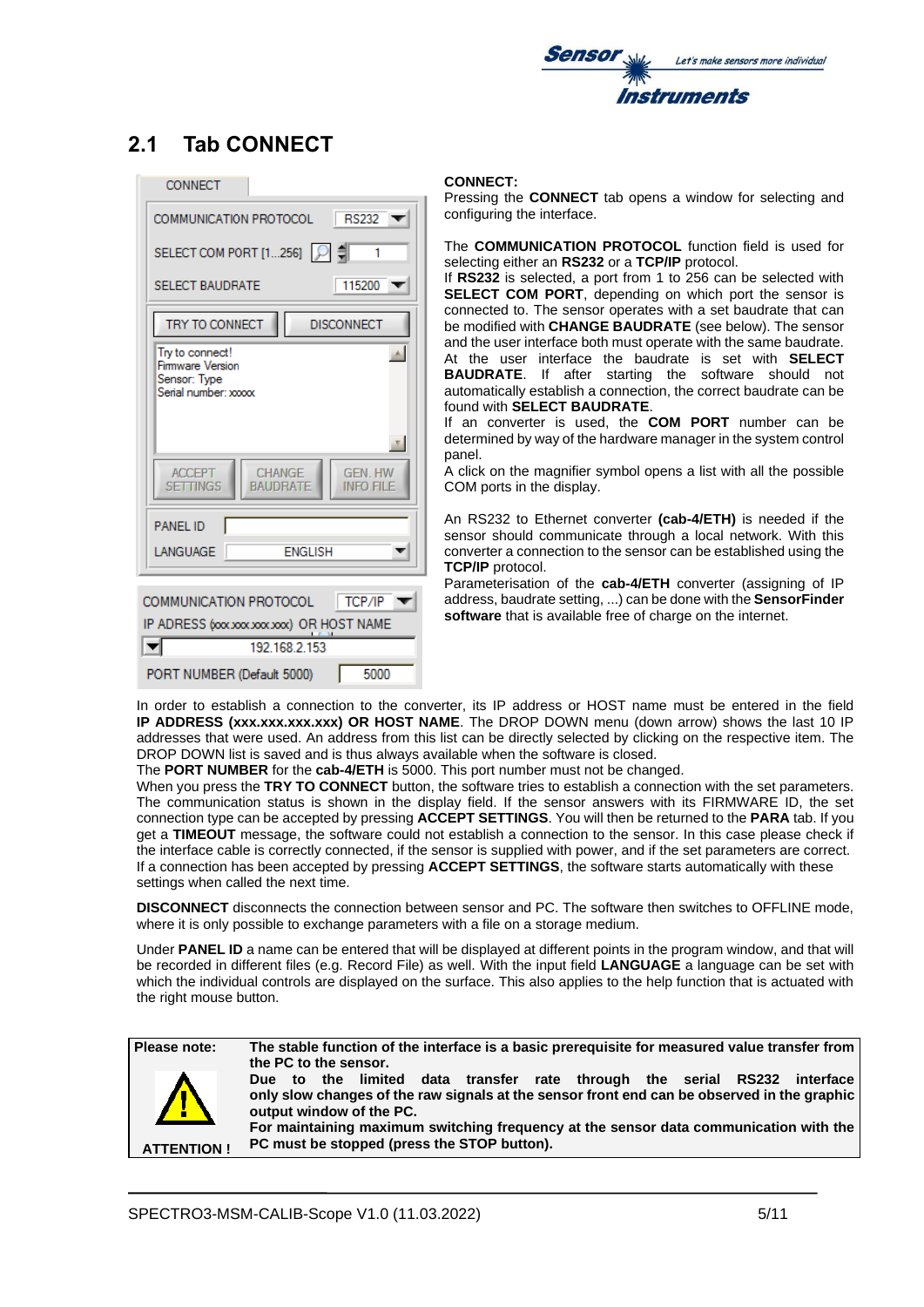

| <b>COMMUNICATION PROTOCOL</b><br><b>RS232</b>                                                              |                |
|------------------------------------------------------------------------------------------------------------|----------------|
| SELECT COM PORT [1256] P<br>1                                                                              |                |
| <b>SELECT BAUDRATE</b><br>115200                                                                           |                |
| <b>TRY TO CONNECT</b><br><b>DISCONNECT</b>                                                                 |                |
| Try to connect!<br><b>Firmware Version</b><br>Sensor: Type<br>Serial number: xxx                           | $\mathbb{A}_1$ |
| <b>ACCEPT</b><br><b>GEN. HW</b><br><b>CHANGE</b><br><b>SETTINGS</b><br><b>BAUDRATE</b><br><b>INFO FILE</b> | Ŧ.             |

**SELECT BAUDRATE** 19200  $\left. \right. \right. \left. \right. \left. \right. \left. \right. \left. \left. \right. \right. \left. \left. \right. \right. \left. \left. \right. \left. \left. \right. \right. \left. \left. \right. \right. \left. \left. \right. \left. \right. \left. \left. \right. \right. \left. \left. \right. \right. \left. \left. \right. \right. \left. \left. \right. \left. \left. \right. \right. \left. \left. \right. \right. \left. \left. \right. \right. \left. \left. \right. \$ 

### **CHANGE BAUDRATE**



| File has been saved!<br>d:\Mist\HardwareInitialFile.ini |                 |                  |
|---------------------------------------------------------|-----------------|------------------|
| <b>ACCEPT</b>                                           | <b>CHANGE</b>   | <b>GEN. HW</b>   |
| <b>SETTINGS</b>                                         | <b>BAUDRATE</b> | <b>INFO FILE</b> |

The baudrate for data transfer through the RS232 interface can be set by means of the **SELECT BAUDRATE** drop down menu and **CHANGE BAUDRATE** function field.

If the baudrate should be changed, a connection must first be established by clicking on **TRY TO CONNECT**. The **CHANGE BAUDRATE** button will then be active.

Now a new baudrate can be selected under **SELECT BAUDRATE**.

A click on **CHANGE BAUDRATE** sends the new baudrate information to the sensor.

When the new baudrate information has been successfully sent, the sensor operates with the new baudrate. A window will pop up, prompting you to select **EEPROM** and then to press **SEND**. After a hardware reset the new baudrate only will be used when **EEPROM** and **SEND** have been pressed.

A click on **ACCEPT SETTINGS** saves the current interface settings, which will then be automatically set when the software is restarted.

A click on the **GEN. HW INFO FILE** generates a file in which all the important sensor data are stored in encrypted form. This file can be sent to the manufacturer for diagnostic purposes.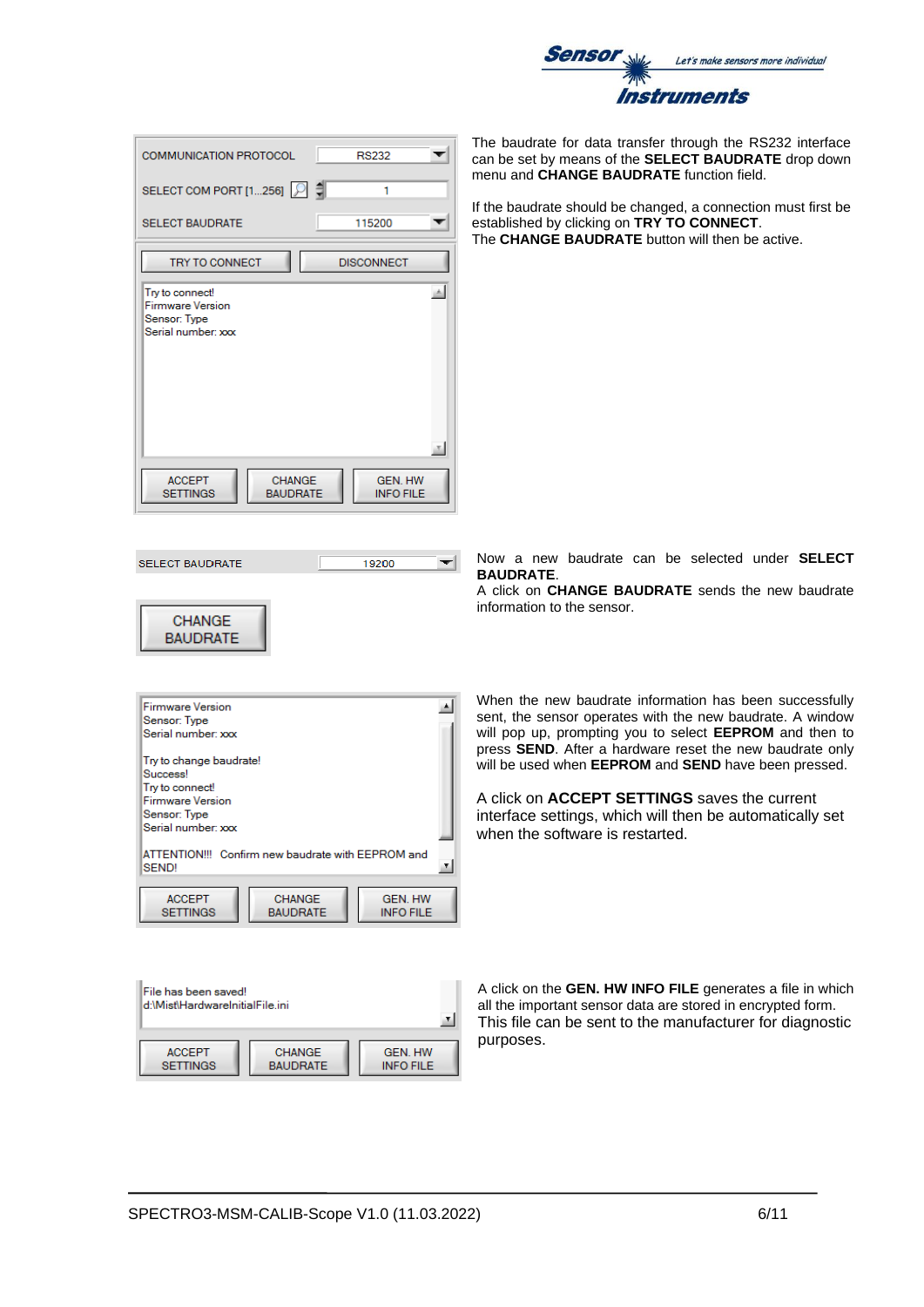

# **2.2 Tab PARA1, PARA2, button SEND, GET, GO, STOP**





#### **PARA1 and PARA2:**

Upon clicking **PARA1** or **PARA2**, there opens a view in which the sensor parameters are displayed.

They are only displayed and cannot be edited.

The meanings of the parameters are explained in the manual of the respective connected sensor.

A right-click on a parameter opens a window with brief information.

#### **SEND [F9]:**

Clicking the **SEND** button (or the shortcut key F9) saves all the currently displayed parameters in a file.

#### **GET [F10]:**

The currently set values can be interrogated from the sensor by clicking on the **GET** button (or with shortcut key button F10). The source of data exchange is determined by the selected button (**RAM**, **EEPROM**, or **FILE**).

#### **RAM:**

The current parameters are read from the **RAM** of the sensor on pressing **GET**.

#### **EEPROM:**

The current parameters are read from its **EEPROM** upon pressing **GET**.

#### **FILE:**

After pressing **SEND**, the current parameters can be written to a selectable file on the hard disk. With **GET** parameters can be read from such a file. When the **SEND** or **GET** button is pressed, a dialog box opens for selecting the desired file.

#### **GO [F11]:**

Upon clicking this button, the data transfer from the sensor to the PC is started. The data are displayed in the display elements on the PC interface.

#### **STOP [F12]:**

Clicking this button ends the data transfer from the sensor to the PC.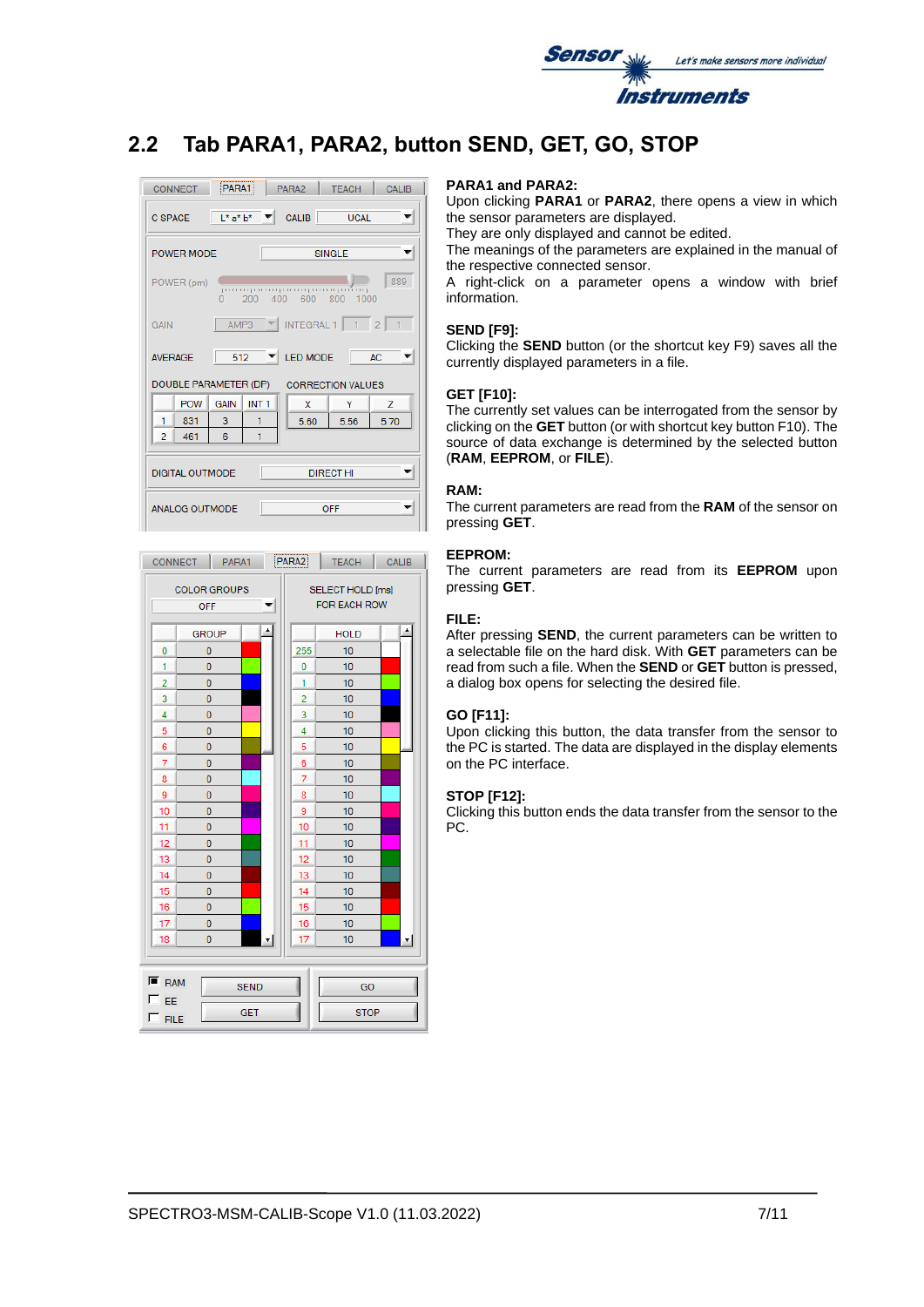

# **2.3 Tab TEACH**

|                 | <b>CONNECT</b>         | PARA1 |      | PARA <sub>2</sub>   |                 | <b>TEACH</b> | <b>CALIB</b> |
|-----------------|------------------------|-------|------|---------------------|-----------------|--------------|--------------|
| 5<br>MAXCOL-No. |                        |       |      |                     |                 |              |              |
| <b>INTLIM</b>   |                        |       |      |                     |                 | 0            |              |
|                 |                        |       |      |                     |                 |              |              |
|                 | <b>EVALUATION MODE</b> |       |      |                     | <b>BEST HIT</b> |              |              |
|                 | <b>SHAPE MODE</b>      |       |      |                     | <b>SPHERE</b>   |              | ▼            |
| <b>EXTEACH</b>  |                        | OFF   |      | ▼<br><b>TRIGGER</b> |                 | <b>CONT</b>  | ▼            |
|                 |                        |       |      |                     |                 |              |              |
|                 | $a^*$                  | $h^*$ | I*   | deltaF              |                 |              |              |
| 0               | 0.00                   | 0.00  | 0.00 | 0.00                | 0.00            | 0.00         |              |
| 1               | 0.00                   | 0.00  | 0.00 | 0.00                | 0.00            | 0.00         |              |
| 2               | 0.00                   | 0.00  | 0.00 | 0.00                | 0.00            | 0.00         |              |
| 3               | 0.00                   | 0.00  | 0.00 | 0.00                | 0.00            | 0.00         |              |
| 4               | 0.00                   | 0.00  | 0.00 | 0.00                | 0.00            | 0.00         |              |
| 5               | 0.00                   | 0.00  | 0.00 | 0.00                | 0.00            | 0.00         |              |
| 6               | 0.00                   | 0.00  | 0.00 | 0.00                | 0.00            | 0.00         |              |
| 7               | 0.00                   | 0.00  | 0.00 | 0.00                | 0.00            | 0.00         |              |
| 8               | 0.00                   | 0.00  | 0.00 | 0.00                | 0.00            | 0.00         |              |
| 9               | 0.00                   | 0.00  | 0.00 | 0.00                | 0.00            | 0.00         |              |
| 10              | 0.00                   | 0.00  | 0.00 | 0.00                | 0.00            | 0.00         |              |
| 11              | 0.00                   | 0.00  | 0.00 | 0.00                | 0.00            | 0.00         |              |
| 12              | 0.00                   | 0.00  | 0.00 | 0.00                | 0.00            | 0.00         |              |
| 13              | 0.00                   | 0.00  | 0.00 | 0.00                | 0.00            | 0.00         | ۳            |

### **TEACH:**

Clicking **TEACH** opens a view in which the **TEACH TABLE** and some parameters required for operation of the digital outputs are displayed.

The table and the parameters are only displayed and cannot be edited.

The meanings of the parameters are explained in the manual of the respective connected sensor.

A right-click on a parameter opens a window with brief information.

The **TEACH TABLE** is organised in rows, i.e. the individual parameters for the teach colors are listed side by side in the respective row.

The sensor can work with up to 48 teach colors. The number of the respective teach color is shown in the left column of the table.

Only rows with a green number are used for evaluation by the sensor. The number of rows to be used is defined with **MAXCOL-No.**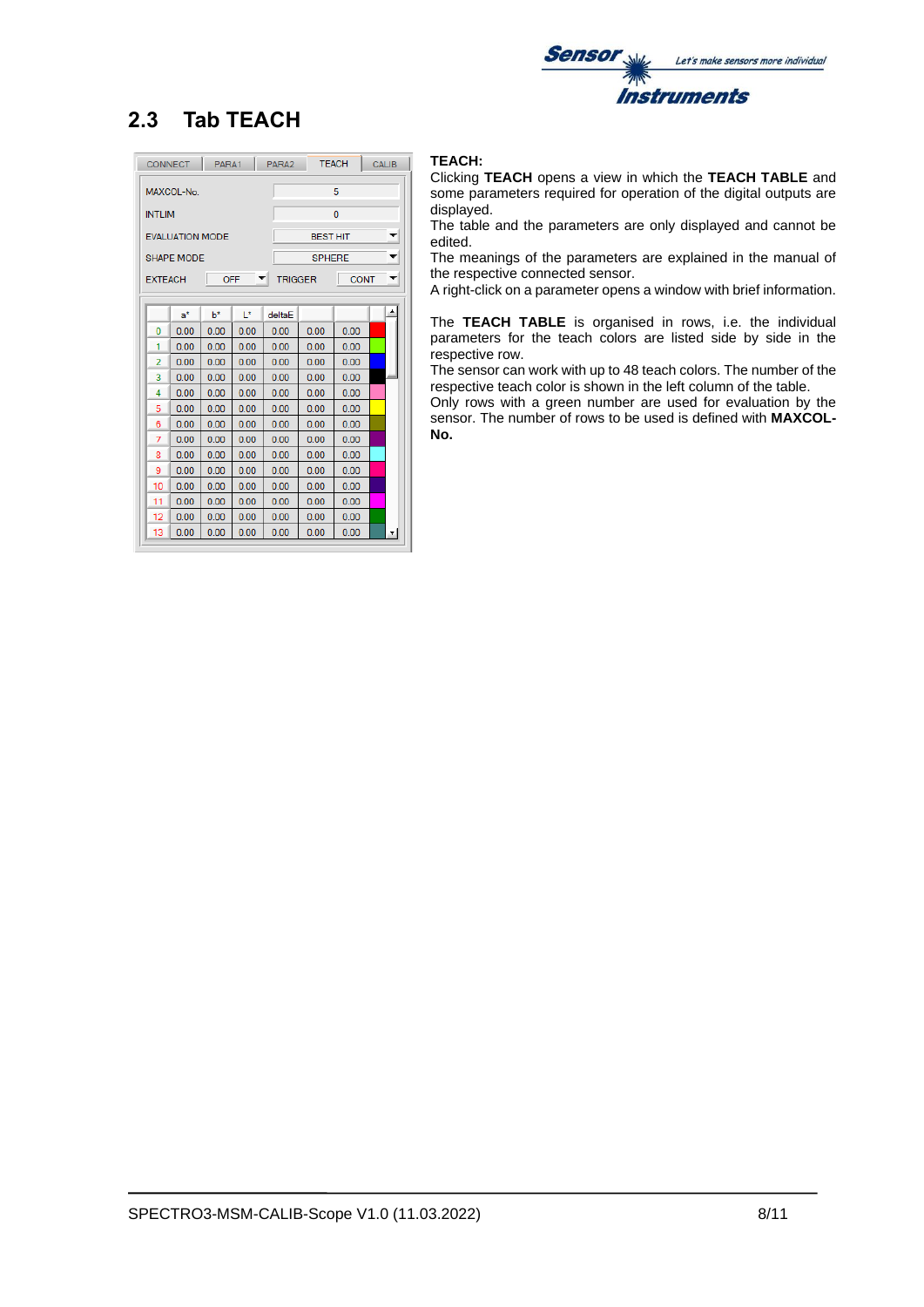

## **2.4 Graphical display elements**

#### Tab **XYZ:**

Display of the current raw signals (tristimulus values) **X, Y, Z** of the 3-fold receiver.

The LED **SAT** indicates if one of the channels is in saturation. In this case, it lights up red.





Line graph display of the color coordinates of the color space selected under **C SPACE**.



#### Tab **C SPACE 3D:**

Three-side view of the taught color in space.

The taught color space coordinates with their tolerances and the current color position are displayed. A threeside view in space was chosen to provide a clearer representation.



A left double-click in one of the graphs causes all the circles to be displayed in grey, only the circle with the recognised color is displayed in color.

A single left click returns to the standard view.

A left double-click in the XYZ graph starts an automatic zoom function. A single left click closes this zoom function again

The graph with the color chart in the background can be zoomed in and out.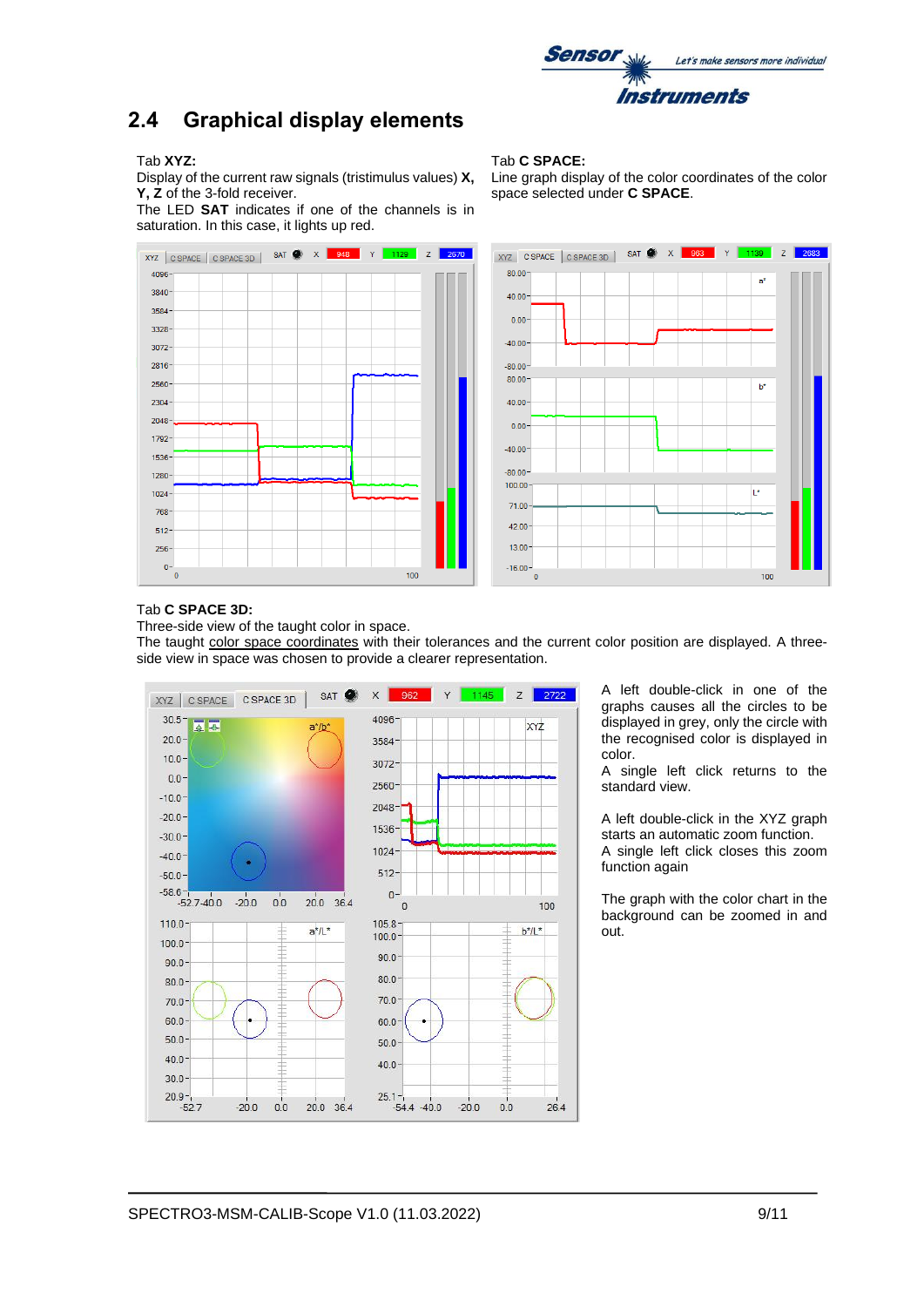

These numerical value displays show the color coordinates and brightness values that are calculated from the tristimulus values **X, Y, Z**.

Calculation is performed as described in **C SPACE.**

| delta a* | delta u*             | delta x |
|----------|----------------------|---------|
| 0.10     | 0.01                 | 0.0004  |
| delta b* | delta v*             | delta y |
| 0.08     | 0.15                 | 0.0097  |
| delta L* | delta L <sup>*</sup> | delta Y |

 $0.06$ 

 $-17.22$ 

 $-15.34$ 

١ŕ

54.01

0.3196

 $\mathbf{v}^{\prime}$ 

0.4736

Ē,

 $50.10$ 

 $|0.0007$ 

 $35.17$ 

 $h^*$ 

14.43

Ľ

32.31

These numeric value displays show the deviations of the individual color coordinates and of the brightness value of the current surface from the "color hit" (C-No:) in the **TEACH TABLE**.

The values are calculated on the PC user interface and not in the sensor, and are only shown in these displays.



 $0.05$ 

 $\overline{a}$ 

 $-12.98$ 

 $b^*$ 

 $-8.18$ 

T.

67.63

### **delta E:**

The color deviation from the color hit is shown in this display.

 $\bar{\mathbf{x}}$ 

0.2645

v

0.3029

Ÿ

0.2007

| C-No: |
|-------|
|       |

### **C-No:**

The currently detected color number according to the entry in the **TEACH TABLE** is displayed in this numeric output field. The current detected color number is applied to the digital outputs as the corresponding bit pattern.

A value of 255 means that none of the colors that have been learned has been detected.

| GRP |  |
|-----|--|
|     |  |

### **GRP:**

If there is a sensor connected, with which it is possible to form color groups, the detected color group is shown in this display.

The currently detected group **GRP** and not **C-No:** is applied at the digital outputs as the corresponding bit pattern.

A value of 255 means that none of the groups or colors that have been learned has been detected.

| INO |
|-----|
|     |

## **IN0:**

This LED display visualises the status of input IN0. If 0 V is applied at the input, the LED is black. If 24 V is applied at the input, the LED is green. This display only is visible if the input is used.

### **TEMP:**

This display shows the temperature in the sensor housing. The display does **NOT** show degrees Celsius or Fahrenheit.

### **DP SET:**

With which **DOUBLE PARAMETER SET** the sensor is working currently is shown in this display.

**Please note: The above-mentioned output fields are only updated when data transfer between PC and sensor is active (GO button pressed).**